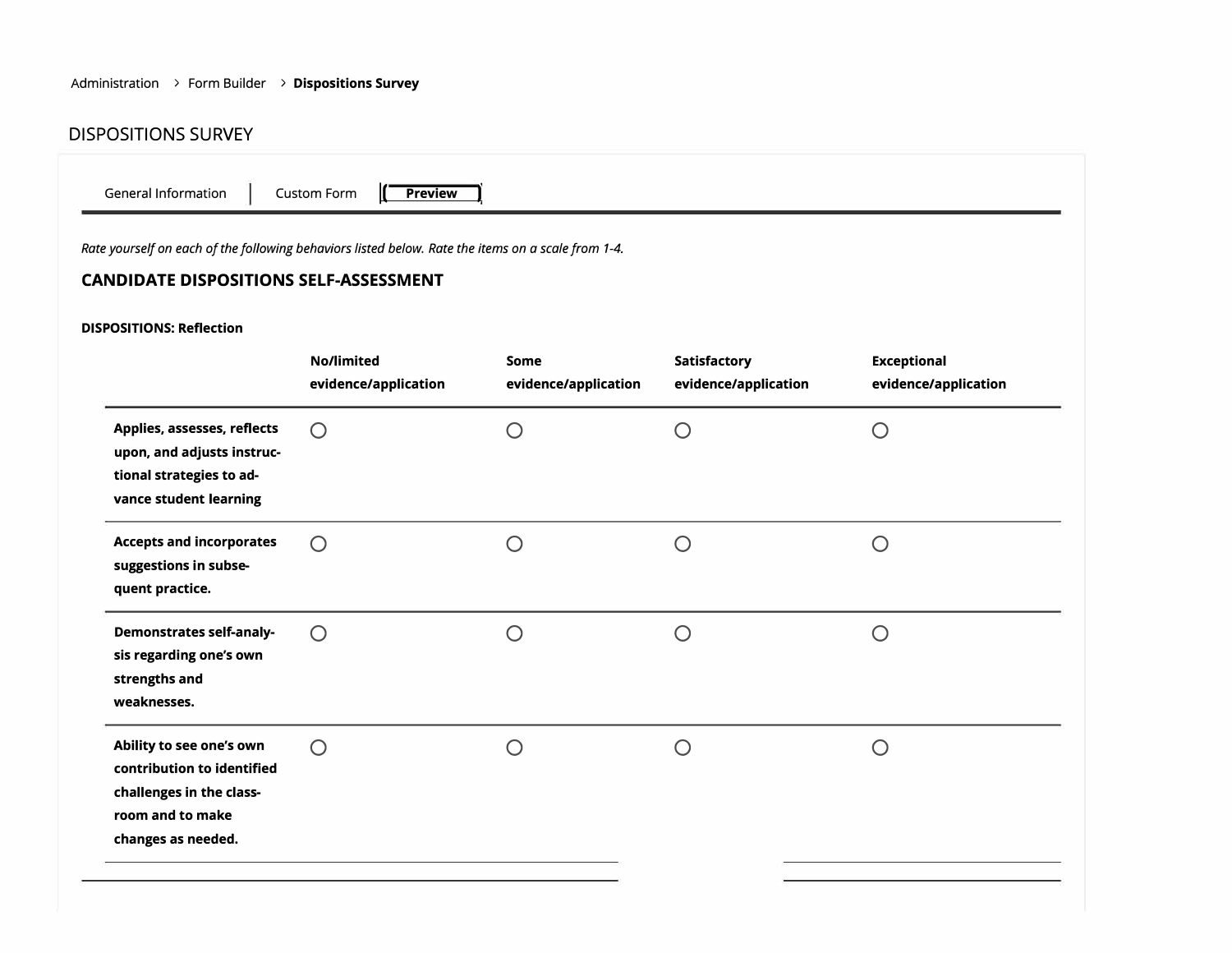## **DISPOSITION: Critical Thinking**

|                                                                                                                                                                                                      | No/limited<br>evidence/application | <b>Some</b><br>evidence/application | <b>Satisfactory</b><br>evidence/application | <b>Exceptional</b><br>evidence/application |
|------------------------------------------------------------------------------------------------------------------------------------------------------------------------------------------------------|------------------------------------|-------------------------------------|---------------------------------------------|--------------------------------------------|
| Utilizes assessment data<br>to adjust instruction,<br>choice of curriculum and<br>methods of evaluation.                                                                                             | $\bigcirc$                         | $\bigcirc$                          | $\bigcirc$                                  | $\bigcirc$                                 |
| Candidate's work (e.g.,<br>case studies, group<br>process evaluations, arti-<br>cle critiques)indicates an<br>ability to identify prob-<br>lems and solutions.                                       | $\bigcirc$                         | $\bigcirc$                          | $\bigcirc$                                  | $\bigcirc$                                 |
| <b>Intentionally applies and</b><br>encourages higher order<br>thinking skills, such as<br>analysis, synthesis, prob-<br>lem recognition and prob-<br>lem solving with students<br>in the classroom. | $\bigcirc$                         | $\bigcirc$                          | $\bigcirc$                                  | $\bigcirc$                                 |
| Solicits and gives thought-<br>ful consideration to alter-<br>native and contradictory<br>opinions.                                                                                                  | $\bigcirc$                         | $\bigcirc$                          | $\bigcirc$                                  | $\bigcirc$                                 |
| Inquiring, creative, seeks<br>solutions                                                                                                                                                              | $\bigcirc$                         | $\bigcirc$                          | $\bigcirc$                                  | $\bigcirc$                                 |
| <b>DISPOSITION: Professional Ethics</b>                                                                                                                                                              |                                    |                                     |                                             |                                            |
|                                                                                                                                                                                                      | No/limited<br>evidence/application | Some<br>evidence/applicat           | Satisfactory<br>evidence/application        | <b>Exceptional</b><br>evidence/application |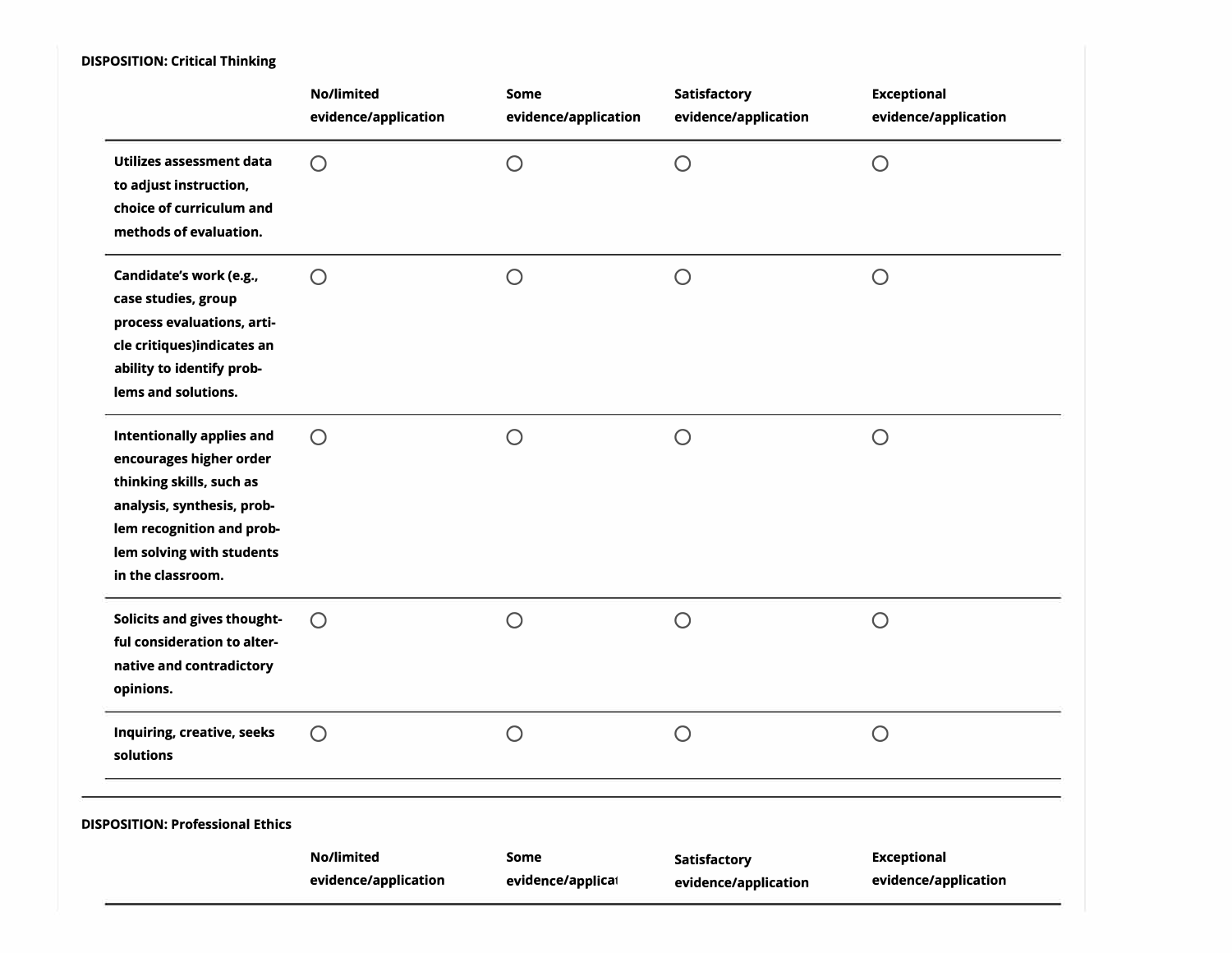| diverse sources (e.g.,<br>formal/informal<br>assessments, student be-                                                                                              |                                    |                              |                                               |                                            |
|--------------------------------------------------------------------------------------------------------------------------------------------------------------------|------------------------------------|------------------------------|-----------------------------------------------|--------------------------------------------|
| <b>Diagnoses learner's needs</b><br>by interpreting data from                                                                                                      | O                                  | O                            | $\left( \begin{array}{c} \end{array} \right)$ | $\bigcirc$                                 |
| <b>DISPOSITION: Valuing Diversity</b>                                                                                                                              | No/limited<br>evidence/application | Some<br>evidence/application | <b>Satisfactory</b><br>evidence/application   | <b>Exceptional</b><br>evidence/application |
| <b>Actively advocates for</b><br>students and encourages<br>student self-advocacy.<br><b>Utilizes non-biased</b><br>assessments.                                   | $\bigcirc$                         | $\bigcirc$                   | $\bigcap$                                     | $\bigcirc$                                 |
| <b>Utilizes positive behav-</b><br>ioral supports when man-<br>aging student behavior.                                                                             | Ω                                  | $\bigcirc$                   | $\bigcirc$                                    | $\bigcirc$                                 |
| <b>Shows commitment to</b><br>ethical conduct: turns in<br>assignments on time, is<br>punctual and reliable in<br>attendance, maintains<br>professional appearance | Ω                                  | $\bigcirc$                   | $\bigcirc$                                    | $\bigcirc$                                 |
| <b>Recognizes the impor-</b><br>tance of consulting re-<br>search to inform instruc-<br>tion for students with<br>special needs                                    |                                    |                              |                                               |                                            |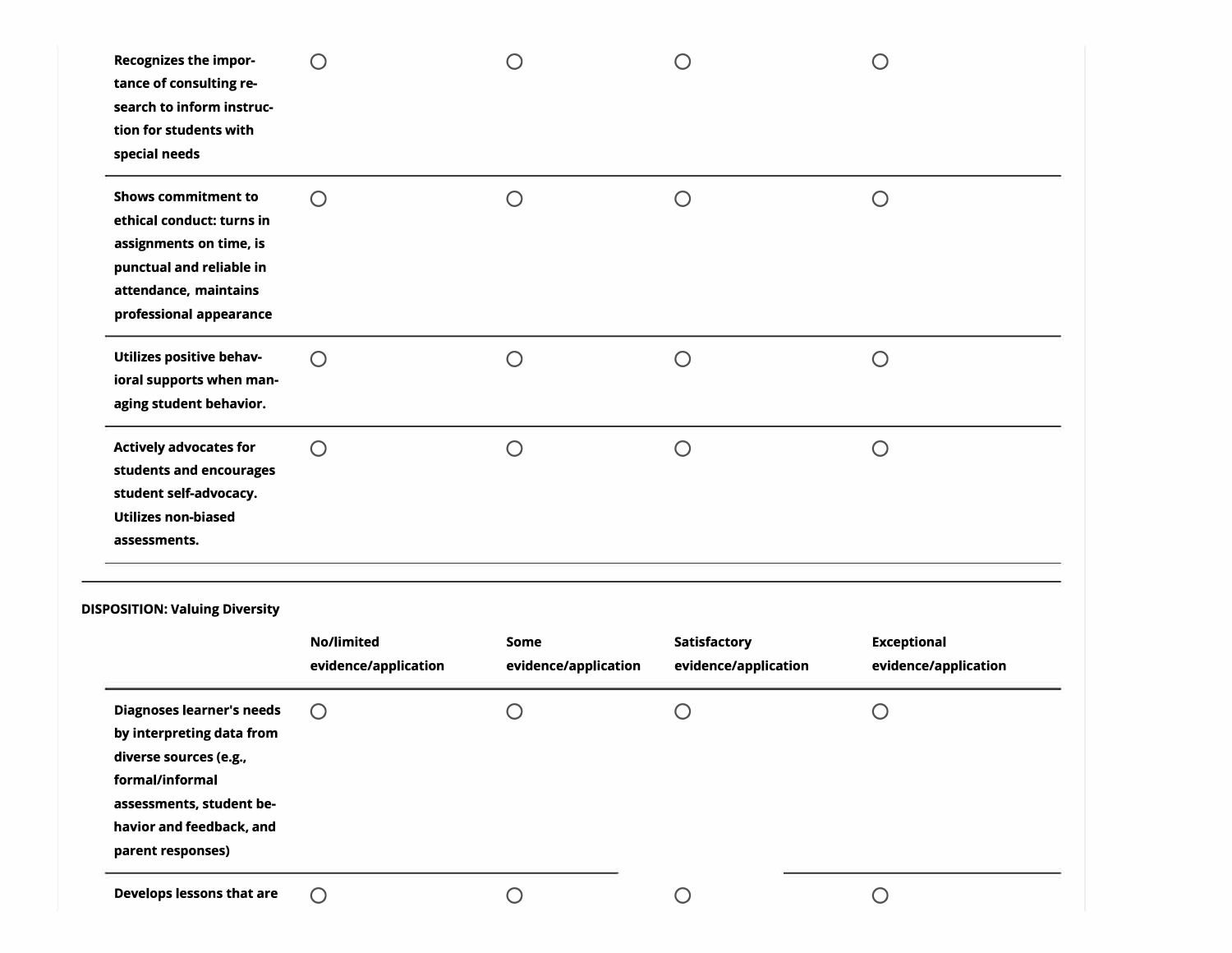| <b>Demonstrates the ability</b><br>to work creatively and<br>collaboratively with                                                                                                                                              | $\bigcirc$                         | ∩                            |                                      | $\bigcirc$                                 |
|--------------------------------------------------------------------------------------------------------------------------------------------------------------------------------------------------------------------------------|------------------------------------|------------------------------|--------------------------------------|--------------------------------------------|
| DISPOSITION: Collaboration                                                                                                                                                                                                     | No/limited<br>evidence/application | Some<br>evidence/application | Satisfactory<br>evidence/application | <b>Exceptional</b><br>evidence/application |
| <b>Differentiates instruction</b><br>to allow students who<br>differ widely in terms of<br>their background,<br>knowledge, learning<br>styles/preferences, and<br>orientation to school<br>norms to reach common<br>standards. | $\bigcirc$                         | $\bigcirc$                   | $\bigcirc$                           | $\bigcirc$                                 |
| <b>Facilitates the academic</b><br>and social inclusion of<br>students with special<br>needs in various inclusive<br>activities and<br>environments.                                                                           | $\bigcirc$                         | $\bigcirc$                   | $\bigcirc$                           | $\bigcirc$                                 |
| utilizing a variety of in-<br>structional strategies to<br>accommodate all<br>learners, including those<br>from diverse<br>backgrounds,<br>experiences, and cultures                                                           |                                    |                              |                                      |                                            |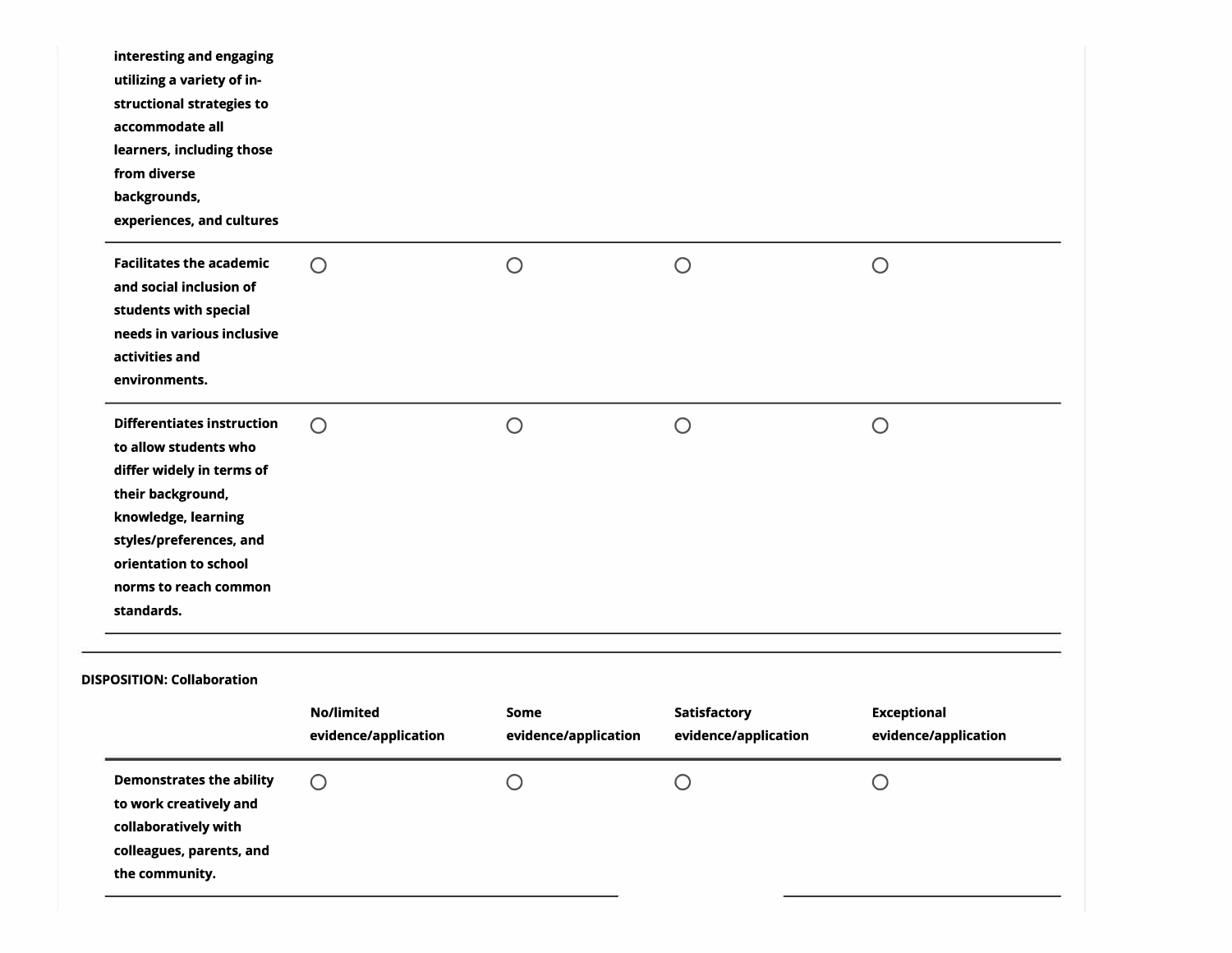| <b>Collaborates with general</b><br>$\bigcirc$<br>O<br>O<br>$\bigcirc$<br>education teachers in the<br>modification of<br>instruction, curriculum<br>and assessment of stu-<br>dents with special needs.<br><b>Communicates on a regu-</b><br>$\bigcirc$<br>$\bigcirc$<br>$\bigcirc$<br>$\bigcirc$<br>lar basis the progress of<br>students with special<br>needs to parents and gen-<br>eral education teachers.<br><b>Plans and collaborates to</b><br>$\bigcirc$<br>$\bigcirc$<br>$\bigcirc$<br>$\bigcirc$<br>ensure that appropriate<br>supports for smooth tran-<br>sitions are in place<br><b>No/limited</b><br>Satisfactory<br><b>Exceptional</b><br>Some<br>evidence/application<br>evidence/application<br>evidence/application<br>evidence/application<br><b>Seeks out opportunities</b><br>O<br>O<br>Ω<br>$\bigcirc$<br>for professional develop-<br>ment (e.g., attendance at<br>workshops, in service<br>training, conferences,<br>membership in profes-<br>sional organizations) us-<br>ing the information<br>learned to improve teach-<br>ing practice. | <b>Values families as full</b><br>partners in the educa-<br>tional process | $\left( \begin{array}{c} \end{array} \right)$ | ( ) | $\left( \begin{array}{c} \cdot \end{array} \right)$ | O |
|-------------------------------------------------------------------------------------------------------------------------------------------------------------------------------------------------------------------------------------------------------------------------------------------------------------------------------------------------------------------------------------------------------------------------------------------------------------------------------------------------------------------------------------------------------------------------------------------------------------------------------------------------------------------------------------------------------------------------------------------------------------------------------------------------------------------------------------------------------------------------------------------------------------------------------------------------------------------------------------------------------------------------------------------------------------------------|----------------------------------------------------------------------------|-----------------------------------------------|-----|-----------------------------------------------------|---|
| DISPOSITION: Life-Long Learning                                                                                                                                                                                                                                                                                                                                                                                                                                                                                                                                                                                                                                                                                                                                                                                                                                                                                                                                                                                                                                         |                                                                            |                                               |     |                                                     |   |
|                                                                                                                                                                                                                                                                                                                                                                                                                                                                                                                                                                                                                                                                                                                                                                                                                                                                                                                                                                                                                                                                         |                                                                            |                                               |     |                                                     |   |
|                                                                                                                                                                                                                                                                                                                                                                                                                                                                                                                                                                                                                                                                                                                                                                                                                                                                                                                                                                                                                                                                         |                                                                            |                                               |     |                                                     |   |
|                                                                                                                                                                                                                                                                                                                                                                                                                                                                                                                                                                                                                                                                                                                                                                                                                                                                                                                                                                                                                                                                         |                                                                            |                                               |     |                                                     |   |
|                                                                                                                                                                                                                                                                                                                                                                                                                                                                                                                                                                                                                                                                                                                                                                                                                                                                                                                                                                                                                                                                         |                                                                            |                                               |     |                                                     |   |
|                                                                                                                                                                                                                                                                                                                                                                                                                                                                                                                                                                                                                                                                                                                                                                                                                                                                                                                                                                                                                                                                         |                                                                            |                                               |     |                                                     |   |